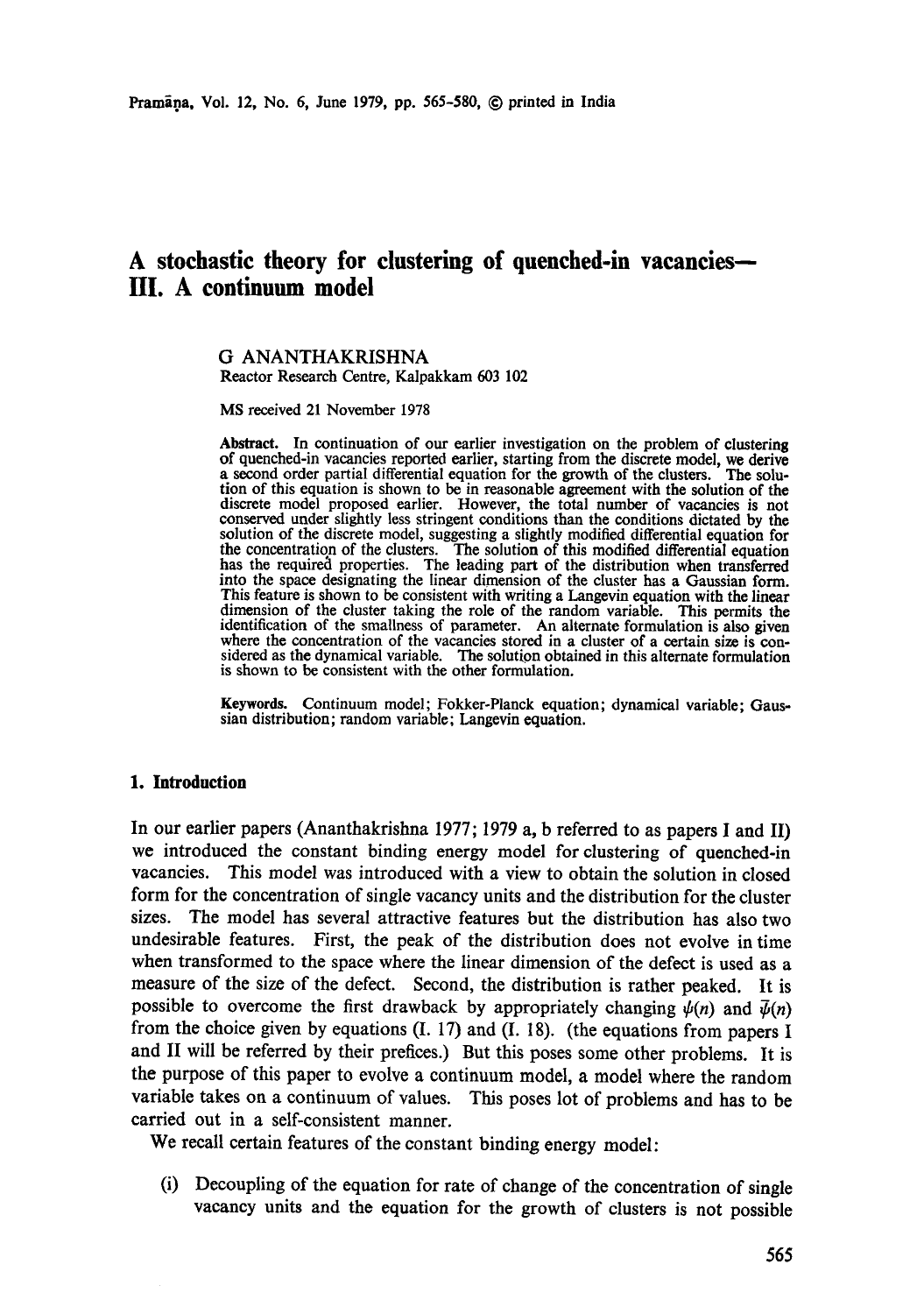unless the number of absorption and emission sites are taken to be  $(n-1)$ and n respectively, and the binding energy is considered independent of the number of vacancies contained in the dusters.

- (ii) The quantity  $x_2 = \exp(-b/kT)$ , where b is the assumed constant binding energy, in the final analysis is related to  $\langle n \rangle$  and therefore has to be considered as a parameter. Thus  $x<sub>2</sub>$  is a function of the average size.
- (iii) A discrete time version of the model is not physically meaningful since the number of jumps a vacancy has to make to reach a cluster has no specific relation with jump time.

It is most likely that the non-evolution of the peak and the rather peaked distribution result from the feature given by (i). Regarding the non-evolution of the peak.we note that all the experimental distribution are measured in the r-space. So the evolution of the peak in the *n*-space is not necessary. It is sufficient to have a distribution in  $n$ space which when transformed into r-space makes the peak evolve in r-space. When a continuum version of similar models is attempted, the procedure to be adopted is well known. There can be several limiting cases corresponding to different physical situations (See Kalrin and McGregor 1964). In general, there is a small or a large parameter which helps to take these limits. In the problem at hand, there is no such parameter. In some cases, one can start by regarding both the parameter of the random variable and the random variable to take on discrete values, and take appropriate limits as can be done in the case of problem of diffusion (Wang and Uhlenbeck 1945). This possibility is ruled out due to point (iii). In addition to these points, it is important to note that the dynamical variable in our problem is  $N_n$  the concentration of the cluster with n-units because of the fact that the model describes the growth of clusters and not the number of vacancies in the duster. (The latter would have been the right choice if a Fokker-Planck equation had to be set-up. Since the normal methods available in literature cannot be used, we will have to rely on some other physical considerations.) There is an additional problem about the choice of the right dynamical variable. There are two choices one can make. One is the concentration of the clusters  $N_n$  and the other is the concentration of vacancy units  $p_n$  in a vacancy cluster of concentration  $N_n$ . If the latter is used a generalised Fokker-Planck can be set-up. As we will show, if we use some results available from the previous model about the short time constant for  $p_1$  using  $N_n$  and  $p_n$  as the dynamical variable gives rise to consistent results. The basic physical assumption in the problem is that as for the growth of clusters after the initial incubation period, the effect of the variation in the binding energy is small and hence the growth of the clusters is smooth. As far as the construction of the continuum model, since the normal methods available in literature cannot be used, we will have to rely on the correspondence of the method of constructing the continuum limit to the original model and use other physical information. We will see that once the continuum limit of this model is constructed in the n-space, we can identify a small parameter by writing down a Langevin equation for the random variable  $r$ , the radius of the loop.

# **2. Continuum model**

In cases where a Fokker-Planck equation has a small parameter, the Kramer-Moyal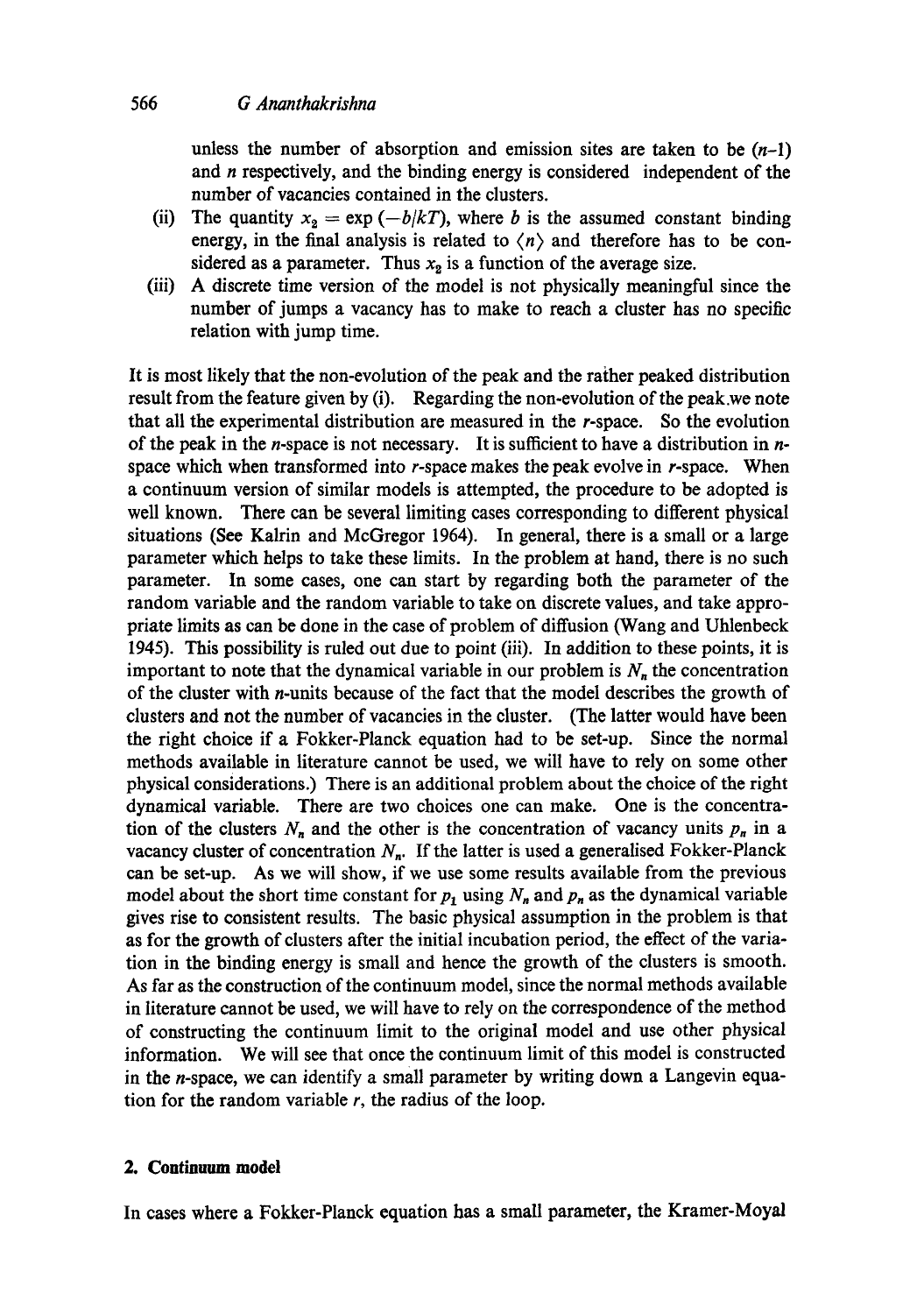expansion is truncated at the second order (see Stratonorich 1963.) This is indeed arbitrary because the fact that the Fokker-Planck equation is of second or infinite order depends on whether or not some even moment greater than the second vanishes. There is no guarantee that the truncated Fokker-Planck equation gives a solution which is consistent with the solution of the integral equation for the conditional probabilities (i.e., the Smoluchowski's equation). Yet in many cases the solutions of the truncated Fokker-Planck equation with the help of small parameter yield physically reasonable distributions. In the present case we will be guided by somewhat similar considerations.

First, we show that by regarding  $n$  as a continuous variable we can set up a second order partial differential equation which has nearly the same solution as that of the differential-difference equation given by eqs (II. 3) (II. 4) and (II. 5). This equation will be arrived at by arbitrarily truncating the Taylor series expansion of

$$
p_{n+1} = (n+1) N_{n+1}
$$

at the second order. By requiring that the total number of vacancies be conserved in this continuum model also, which in turn implies certain conditions of  $N(n, t)$ as  $n \rightarrow 0$  and  $n \rightarrow \infty$  consistent with our earlier known results on the distribution obtained from via generating function approach for  $N_n$  (Ananthakrishna 1979b), we show that the differential equation should be slightly modified. This corresponds to a slightly different choice of the number of absorption and emission sites. The solution of this equation will be shown to be physically reasonable.

Consider equation (II. 5). Multiplying by *n* and using  $n N_a = p_n$  gives an equation for  $p_n$ . We shall use Taylor series expansion for  $p_{n+1}$  upto second order only. Using

$$
p_{n+1} = p_n \pm \frac{\partial p_n}{\partial n} + \frac{1}{2} \frac{\partial^2 p}{\partial n^2} \mp \cdots
$$

in equation (I. 5) we get

$$
\frac{\partial p_n}{\partial t} = x_1 (x_2 - N_1) n \frac{\partial}{\partial n} p_n + \frac{n}{2} x_1 (x_2 + N_1) \frac{\partial^2 p_n}{\partial n^2}.
$$
 (1)

Using  $p_n(t) = p(n, t) = nN(n, t)$  we get

$$
\frac{\partial N(n, t)}{\partial t} = x_1 (x_2 - N_1) \frac{\partial}{\partial n} (nN) + \frac{x_1}{2} (N_1 + x_2) \frac{\partial^2}{\partial n^2} (nN). \tag{2}
$$

Thus we have truncated the expansion at the second order. Some points can be noted here. The coefficients of this partial differential equation are functions of  $x_1$ ,  $N_1$  and  $x_2$  ( $\langle n \rangle$ ). Since  $N_1$  is a very rapidly decreasing function of time, there will be a short transient superimposed on the time development of  $N_n(t)$ , the solution obtained in paper II. We note from the analysis of the previous paper, that the equation for  $N_1$  and that of  $N_n$  get decoupled after  $N_1$  has reached its asymptotic value which is of the order of tenth of a second. Since it will be very difficult to solve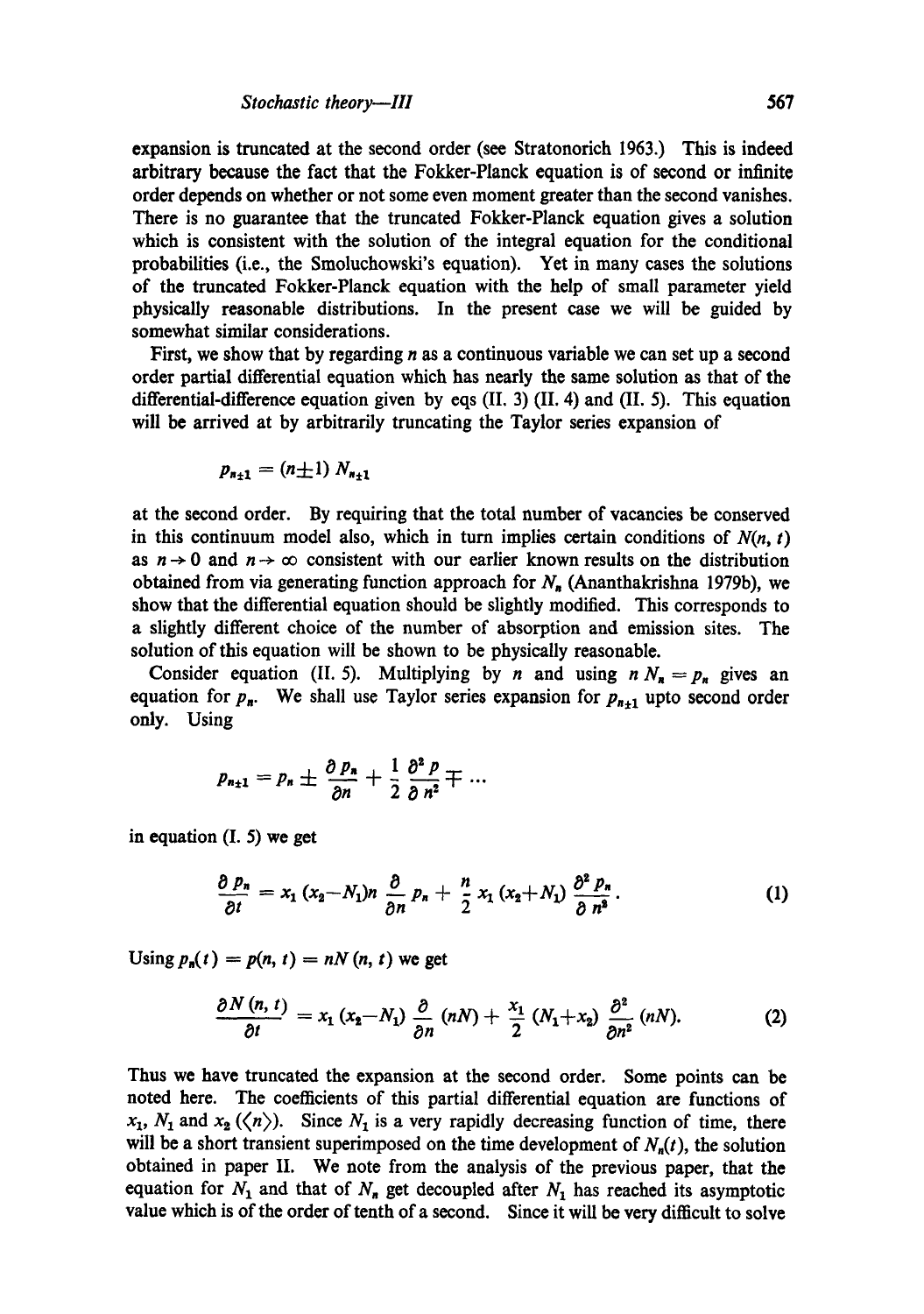the equation with the full time dependence of  $N_1$ , we shall solve the above equation after  $N_1$  has reached its asymptotic value. By using the asymptotic value of  $N_1$  in (2), we cannot expect the solution obtained in this fashion to be valid for shorter times. Also we assume that for shorter times, the evolution of clusters is smooth and using the actual physical boundary condition gives the correct distribution. We also wish to remark that  $x_2$  will be related  $\langle n \rangle$  (as was shown in the discrete model and will be shown to be true here also) and therefore should be regarded as a parameter. Indeed, when we started with the original equations (equations (I. 4), (I. 17) and (I. 18))  $x_2$ was a function of n. Now it has to be regarded as a function of  $\langle n \rangle$ . By considering  $x_2 = x_2 \left(\langle n \rangle\right)$  we can dump all unknown features into this parameter.

We shall rewrite (2) in the following manner

$$
\frac{\partial N}{\partial t} = x_1 \left[ x_2 - N_1 \right] \frac{\partial}{\partial n} (nN) + x_1 \left( x_2 + N_1 \right) \frac{\partial N}{\partial n} + \frac{1}{2} x_1 \left( x_1 + N_1 \right) n \frac{\partial^2 N}{\partial n^2},
$$
  
=  $x_1 \left( x_2 - N_1 \right) \frac{\partial}{\partial n} [(n-1)N] + 2 x_1 x_2 \frac{\partial N}{\partial n} + \frac{1}{2} x_1 \left( x_2 + N_1 \right) n \frac{\partial^2 N}{\partial n^2}.$ 

Using  $N_1 \rightarrow N_0 x_2/(N_0+x_2)$ , we get

$$
\frac{\partial N}{\partial t} = \frac{x_1 x_2^2}{N_0 + x_2} \frac{\partial}{\partial n} [(n-1)N] + 2 x_1 x_2 \frac{\partial N}{\partial n}
$$

$$
+ \frac{1}{2} x_1 \left[ x_2 + \frac{N_0 x_2}{N_0 + x_2} \right] n \frac{\partial^2 N}{\partial n^2}.
$$

In the last term we could replace  $N_0$   $x_2/(N_0+x_2)$  by  $x_2$  since  $x_2 \le N_0$  (as we will show later or see Ananthakrishna 1979b, paper II). Then we have

$$
\frac{\partial N}{\partial t} = \frac{x_1 x_2^2}{N_0 + x_2} \frac{\partial}{\partial n} [(n-1)N] + x_1 x_2 \frac{\partial^2}{\partial n^2} (nN). \tag{3}
$$

(The procedure of splitting the second term into a contribution that can be absorbed in the first term plus another one that can be absorbed in the term  $n(\partial^2 N/\partial n^2)$  is expected to cause less error than directly using  $N_1 \rightarrow N_0$   $x_2/(N_0+x_2)$  in (2).)

In order to solve (3), we use methods of Laplace transforms. Define

$$
\chi(s, t) = \int_0^\infty N(n, t) \left( \exp -sn \right) dn. \tag{4}
$$

Here few comments are in order. First, the physical domain of definition of  $n$  does not extend upto zero. Thus by extending the domain of definition of n, we have to assume  $N(0, t) = 0$ . Second, this integral does not have contribution from  $n=1$ , i.e.,  $N(1, t) \neq N_1(t)$ . Third, equation (1) is expected to hold for  $n=2$  for analytic calculations only. Indeed, due to the fact that we have used continuum approximation to obtain (2), it is probably not valid for small n. Further, we attempt a solution of  $(3)$ only with the asymptotic value of  $N_1$ . By this time several clusters with sizes in the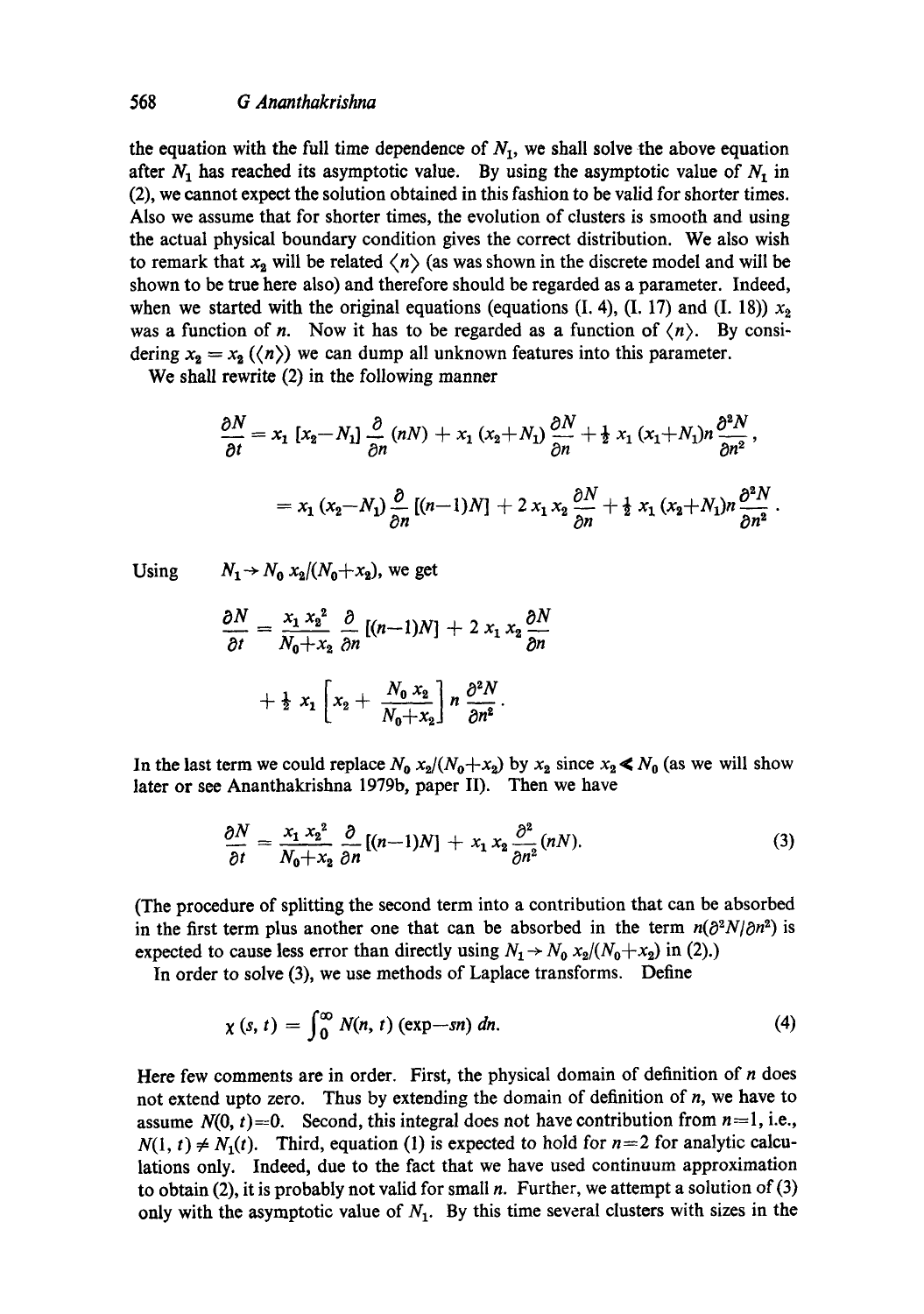small *n* region would have formed. So the statements concerning  $n=0$ , 1 and 2 are for mathematical convenience. We shall also assume that

$$
\frac{\partial}{\partial n}nN(n, t)\big|_{n=0}=0.
$$

Thus we assume

$$
N_1(t) \neq N(1, t) = 0,
$$
  
\n
$$
N(0, t) = 0; \lim_{n \to 0} \frac{\partial}{\partial n} nN(n, t) = 0,
$$
  
\nand 
$$
\lim_{n \to \infty} N(n, t) = 0.
$$
 (5)

With this we can write a differential equation for  $\chi$  (s, t)

$$
\frac{\partial x}{\partial t} = -As \chi - s (A + Bs) (\frac{\partial x}{\partial s}),
$$

where

$$
A = x_1 x_2^2 / (N_0 + x_2)
$$
 and  $B = x_1 x_2$ .

The method of obtaining the solution is shown in Appendix 1. The solution is given by

$$
\chi(s, t) = (A/B)^{A/B} \left\{ \exp - \frac{A s \phi}{B [A/B + s(1 - \phi)]} \right\} \times
$$
  
 
$$
[(A/B) + s(1 - \phi)]^{-A/B},
$$
 (6)

with  $\phi = \exp -At$ .

 $N(n, t)$  can be calculated by using the inverse laplace transform (The details are given in Ananthakrishna 1979c.) With  $v_1 = A/B$ , we get

$$
N(n, t) = \frac{\left[\frac{\nu_1 n}{(1-\phi)}\right]^{\nu_1} \exp \left(-\frac{\nu_1 (n+\phi)}{(1-\phi)}\right) I_{\nu_1-1} \left(\frac{\nu_1 \sqrt{n\phi}}{1-\phi}\right)}{n \left[\nu_1 \sqrt{n\phi}/(1-\phi)\right]^{\nu_1-1}}.
$$
(7)

Since the leading term in

$$
I_{\nu_1}(Z/2) \simeq (\frac{1}{2}Z)^{\nu_1}/\Gamma(\nu_1+1)
$$
, Re  $\nu_1 > -1$ ,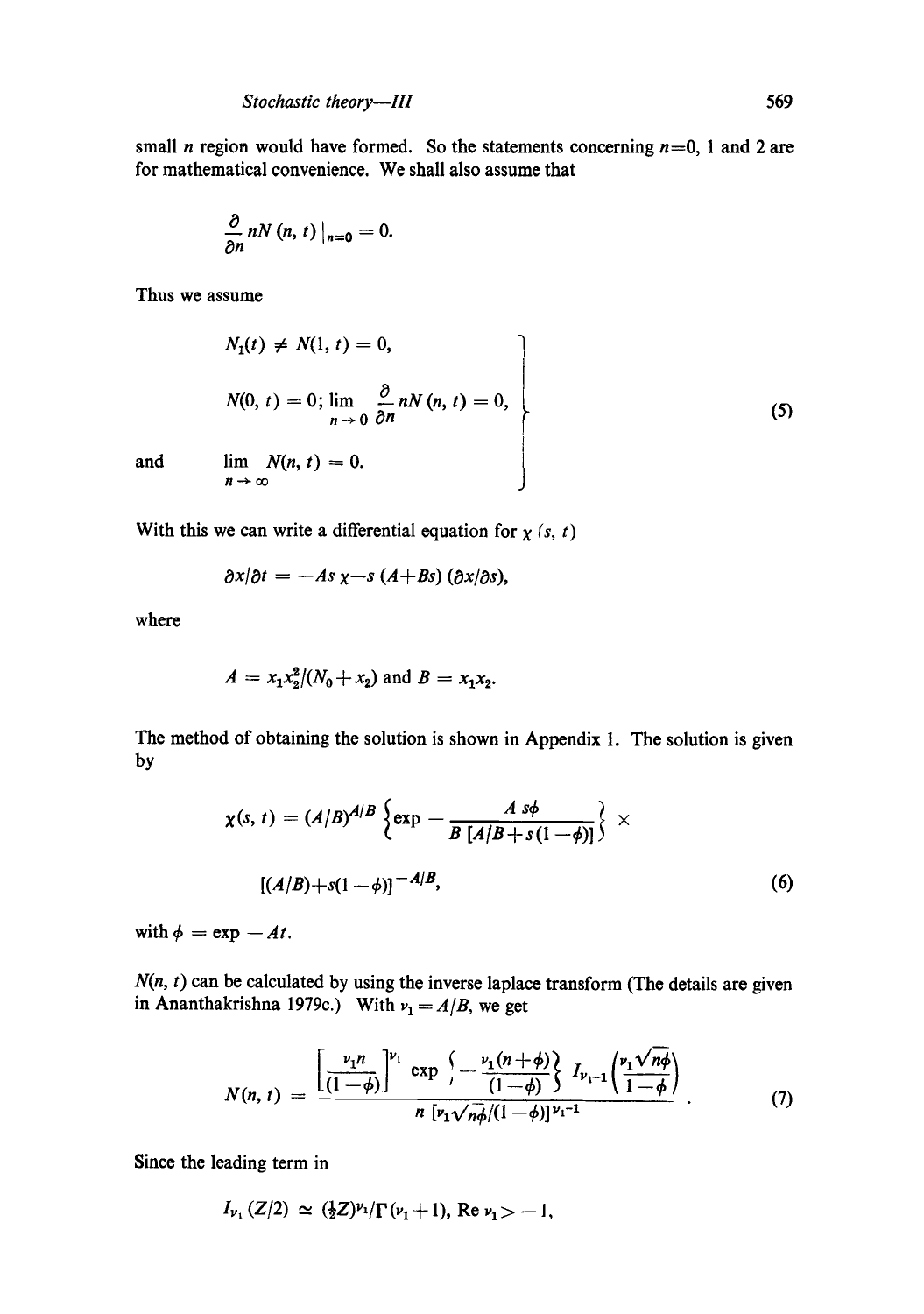for small Z, we can use this to compare with our earlier result. With this we have,

$$
N(n, t) \simeq \left[\frac{An}{B(1-\phi)}\right]^{A/B} \frac{\exp\left\{-\frac{A(n+\phi)}{B(1-\phi)}\right\}}{n \Gamma(A/B)}
$$
  

$$
\simeq \frac{k \ n^{-N_0/(N_0+x_1)}}{(1-\phi)^{[x_2/(N_0+x_2)]}} \exp\left\{-\frac{x_2(N+\phi)}{N_0+x_2(1-\phi)}\right\}
$$
  

$$
\simeq k' \ n^{-1} \exp\left\{-\frac{x_2n}{(x_2+N_0)(1-\phi)}\right\},
$$
 (8)

where k and k' are constants. (We have used  $N_0/(N_0+x_2) \sim 1$  since  $x_2 \le N_0$ .) The distribution function that we have obtained via the generating function approach gives two terms one of which identically vanishes as  $t \to \infty$ . The leading term is

$$
N_n = \frac{x_2 (2N_0 + x_2)}{2 (N_0 + x_2)} \exp \left\{ n \ln \frac{N_0 (1 - \phi)}{(N_0 + x_2) [1 - N_0 \phi / (N_0 + x_2)]} \right\}.
$$
 (9)

With the same approximation that  $x_2 \le N_0$ .

$$
\ln \frac{N_0}{N_0 + x_2} \simeq -\frac{x_2}{N_0 + x_2}
$$
\nand\n
$$
\ln \frac{1 - \phi}{1 - [N_0 \phi/(N_0 + x_2)]} \simeq \frac{\phi [x_2/(N_0 + x_2)]}{1 - [N_0 \phi/(N_0 + x_2)]},
$$

gives  $N_n \simeq \frac{m_2}{2} \exp \left\{-\frac{m_2}{2} + \frac{m_2}{2} + \frac{m_2}{2} + \cdots + \frac{m_n}{2} + \cdots \right\}$ 

or 
$$
N \simeq n^{-1}x_2 \exp \left\{-\frac{n x_2}{(x_0 + x_2)^2}\right\}.
$$
 (10)

 $(N_{0}+x_{2}) (1-\phi)$ 

Thus the leading behaviour in both cases is nearly the same. Therefore the expansion scheme that we have used appears to give consistent distribution as the one obtained for the differential-difference equation.

Now we remove the two inadequacies namely the highly peaked nature of the distribution and the non-evolution of the peak in the r-space. To avoid the later, we note that if  $N(n, t)$  has a maximum at  $n = 0$ ,

$$
\widetilde{N}(r, t) = \frac{r}{a} N\left(\frac{r^2}{a^2}, t\right)
$$

has a maximum at non-zero r. In order to achieve the above objectives, we note that in view of our earlier remarks about the absence of a small parameter or relevant time scale in the continuum model we should demand consistency between the decay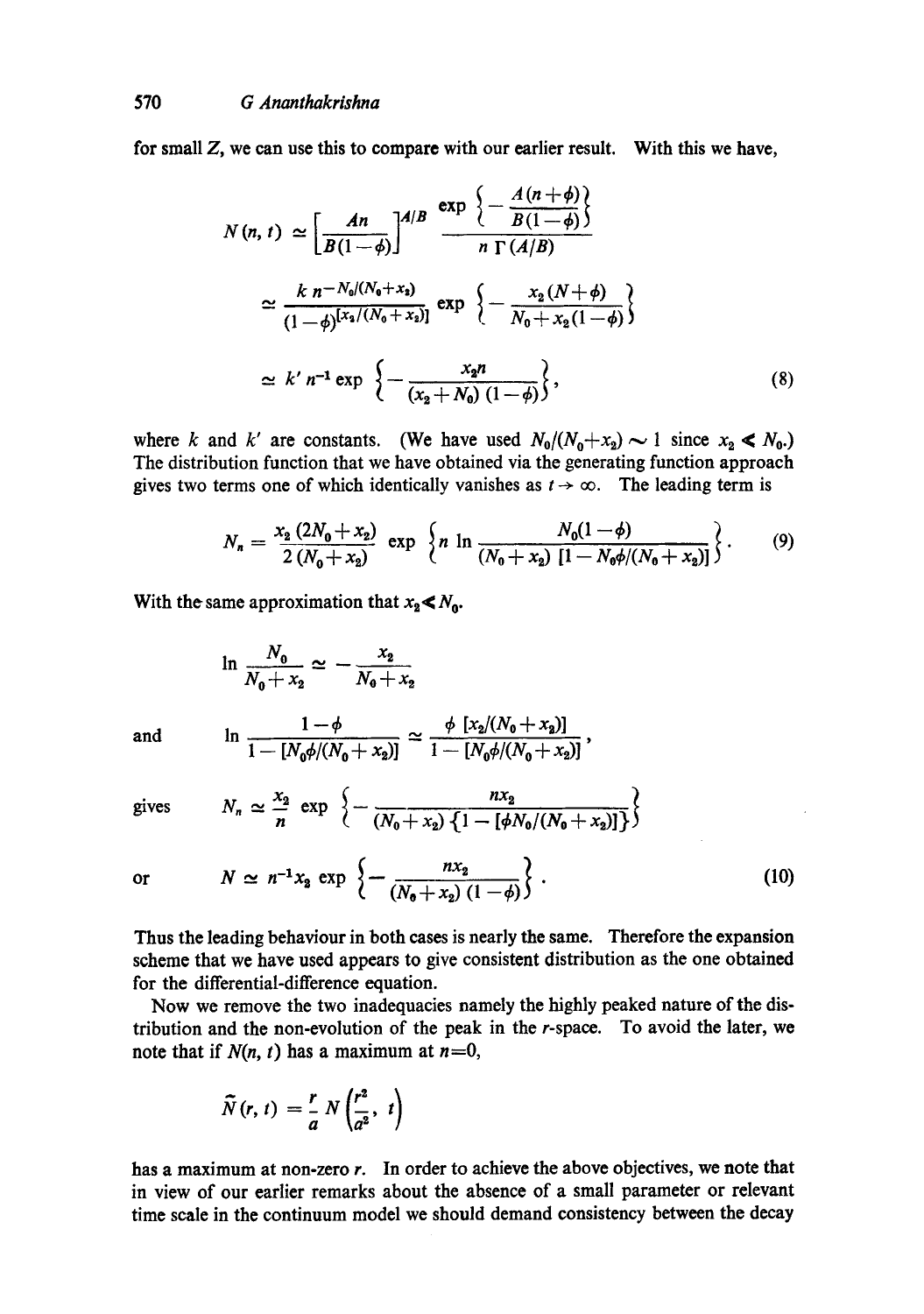of the concentration of single vacancy units and the equation for the growth of clusters. This implies conservation of the total number of defects in the system. We do not have any reason to believe that this conservation of defects should hold even after the truncation of the differential equation at the second order by ignoring the higher order terms in the Taylor series. Further, since we need a nice behaviour at the origin for the distribution function  $N(n, t)$  the boundary condition under which we expect to solve the growth of dusters is different. This is another reason why the conservation may not hold. We recall that the behaviour of  $N_n$  as  $n\rightarrow 0$  is singular (if  $n=0$ is considered as a point in the physical domain for n), even as  $n\rightarrow 1$ ,  $N_n$  becomes highly peaked. So the least stringent conditions, on *N(n, t)* are dictated by our earlier knowledge about  $N_n$  based on the solution of the discrete model. These lead to

$$
\lim_{n\to 0} n^2 N(n, t) \to 0 \text{ and } \lim_{n\to \infty} N(n, t) \to 0.
$$

(This is due to the fact that  $1/n$  factor contributes as  $n\rightarrow 0$ .) The behaviour of  $N(n, t)$ as  $n \rightarrow \infty$  in the parent model is sufficiently strong and we shall retain this feature. However, a slightly less stringent condition is required as far as the behaviour of  $N(n, t)$  as  $n\rightarrow 0$  is concerned.\* So we require

$$
\lim_{n\to 0} n N(n, t) \to 0, \quad \lim_{n\to \infty} N(n, t) \to 0,
$$

and 
$$
\lim_{n \to 0} n^2 \frac{\partial N}{\partial n} \to 0.
$$

We can now proceed to check the conservation of the total number of defects. This can be easily checked by calculating  $f(t)$ . Here it is important to remember that the contribution to  $n = 1$  comes from the equation for  $N_2$ . (See (II. 4)). Thus when we integrate (2), we should include the contribution from  $N_2$  term in the integration. Then we have

$$
\frac{df}{dt} = x, N_1^2 + A_1 \int_0^\infty n \frac{\partial (nN)}{\partial n} dn + 2B_1 \int_0^\infty n \frac{\partial N}{\partial n} dn
$$

$$
+ B_1 \int_0^\infty n^2 \frac{\partial^2 N}{\partial n^2} dn,
$$

where  $A_1 = x_1(x_2 - N_1)$  and  $B_1 = x_1(x_2 + N_1)/2$ . Here the first term is the contribution to the integral from the equation for  $N_2$ . Using the above boundary conditions on *N(n, t),* we have

$$
\frac{df}{dt} = x_1 N_1^2 - A_1 f(t) + B_1 \int_0^\infty n \frac{\partial N}{\partial n} dn.
$$
\n(11)

<sup>\*</sup>It is important to note that we have set  $N(0, t)=0$  for the unphysical point  $n=0$ . This requirement is common for all the cases considered.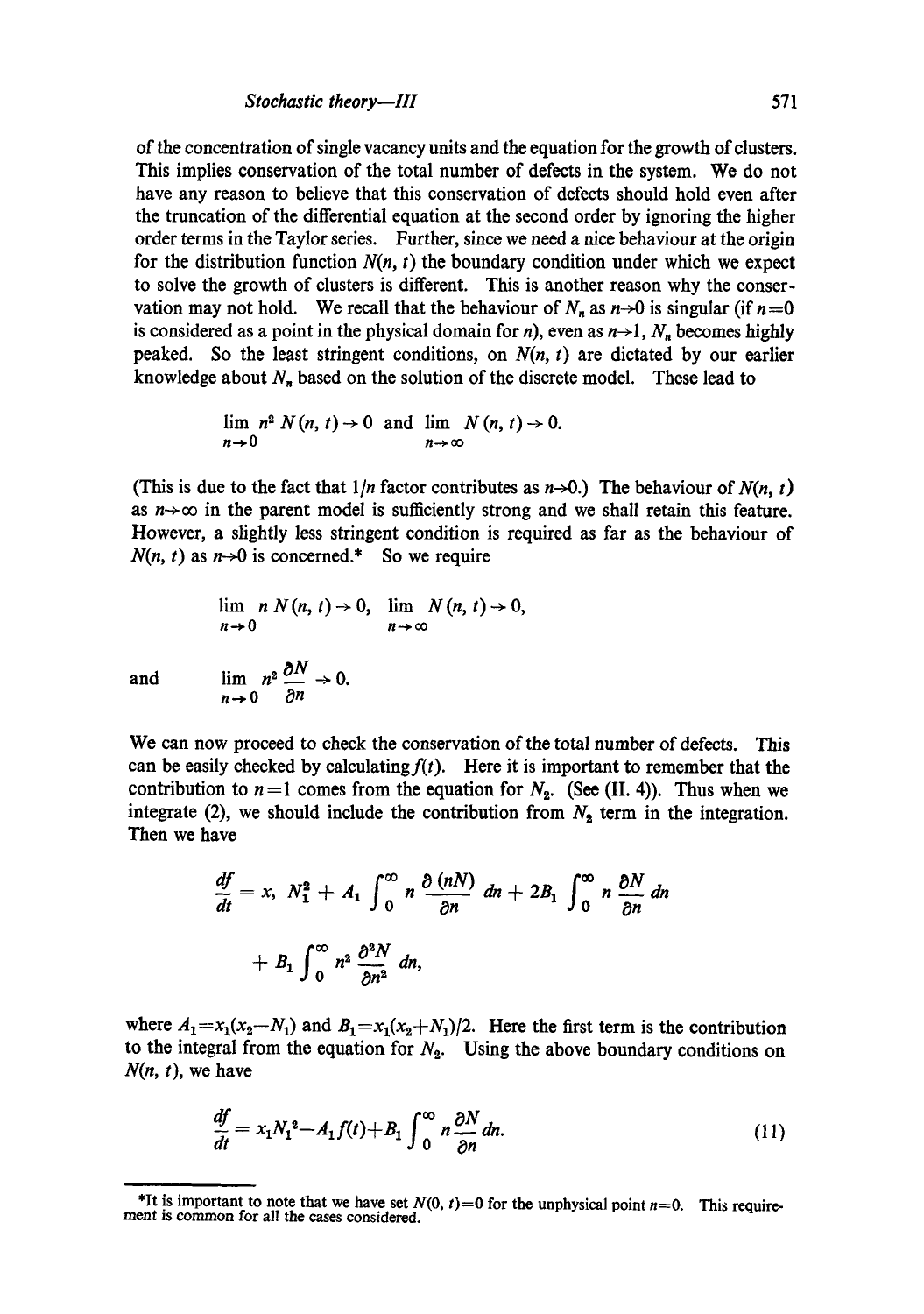This equation should be consistent with the equation for (written in the continuum limit)

$$
\frac{-dN_1}{dt} = x_1 N_1^2 + x_1 N_1 \int_0^\infty (nN)dn - x_1 x_2 \int_0^\infty (nN)dn.
$$

This is possible if the last term in (11) were absent. (It may be worthwhile to point out that (2) does not conserve the total number of vacancies even with the boundary condition dictated by the solution of the parent model.) This means that we should modify the differential equation appropriately to suit the boundary condition on  $N(n, t)$ . Then the modified differential equation reads,

$$
\frac{\partial N}{\partial t} = A_1 \frac{\partial}{\partial n} (nN) + B_1 n \frac{\partial^2 N}{\partial n^2} + B_1 \frac{\partial N}{\partial n}.
$$
 (12)

It may be recalled that we have remarked at the end of paper II that using an appropriate choice of the number of absorption and emission sites, it is possible to overcome the peaked unphysical nature of the distribution. In fact, the above equation corresponds to a slightly different choice of  $\psi(n)$  and  $\bar{\psi}(n)$ . If we use

$$
\psi(n) = n - \frac{1}{2}
$$
 and  $\bar{\psi}(n) = n + \frac{1}{2}$ 

and go through the usual procedure of truncating the Taylor series at the second order, we would get the above equation. The solution of (12) can be obtained typically the same way as the solution of (3) and is (see Appendix A of paper IV, Ananthakrishna 1978c)

$$
N(n, t) = \frac{\overline{KA}}{B(1-\phi)} \exp\left[-\frac{(n+\phi)A}{B(1-\phi)}\right] I_0\left(\frac{A\sqrt{n\phi}}{B(1-\phi)}\right).
$$
 (13)

where  $\overline{K}$  is a normalisation constant to be determined. The method of obtaining the solution is presented in the next paper. Here we note that the leading term designated by  $N_I(n, t)$  is given by

$$
N_L(n, t) = \frac{\text{const}}{(1-\phi)} \times \exp\left[-\frac{nA}{B(1-\phi)}\right].
$$
 (14)

If we wish to write the distribution in terms of the radius of the loop (or the edge length of the tetrahedra) we see that

$$
\widetilde{N}_L(r, t) = 2a(r/a^2) N_L(ar^2/a^2, t)
$$
  
= const  $\times \frac{2 a r}{a^2(1 - \phi)} \exp \left[ -\frac{Ar^2}{a^2B(1 - \phi)} \right].$  (15)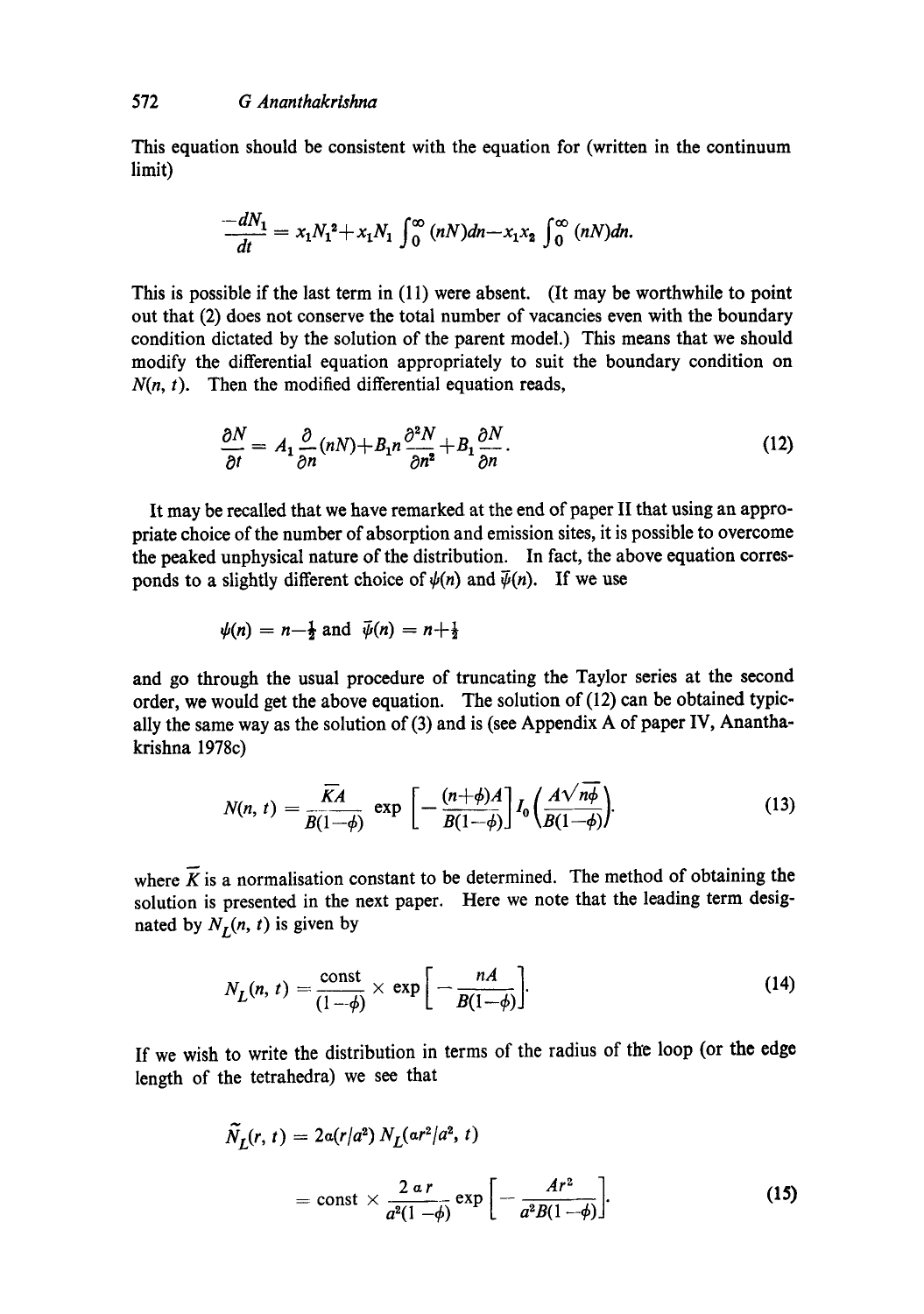in the r-space has the peak at a non-zero value of *n*. (The relation  $n = ar^2/a^2$  has been used, where a is a geometrical factor.) We also note that  $N_L(\alpha r^2/a^2, t)$  is a Gaussian in  $n$ .

Consider equation (11) without the last term, i.e.,

$$
\frac{df}{dt} = -A f + x_1 x_2^2. \tag{16}
$$

This equation describes the growth of the total number of vacancies in clusters of all sizes. Strictly speaking  $f(t)$  is independent of t since we have used the asymptotic value of  $N_1$ . (This of course would be true only as  $t\rightarrow\infty$ .) But  $N_1$  has a very short time constant and  $N_1$  attains its asymptotic value in a very short time of the order of a second. We can therefore use the asymptotic value of  $N_1$ and regard  $f(t)$  as a weak function of t. (Physically, this is equivalent to introducing all the vacancies initially and allowing only a redistribution of vacancies with a slow variation in  $N(n, t)$ . Alternatively, we could regard the total number of vacancies to be strictly constant after  $N_1$  has reached equilibrium with the rest of the clusters. This implies that we allow only a strict redistribution of vacancies among the various clusters. This also implies that the dynamical variable of interest is  $p(n, t)$  rather than  $N(n, t)$ . We shall elaborate this point later.) This procedure would offset  $\overline{N}$  very little since, by about a second, the term

$$
\widetilde{N} \simeq \frac{x_2 N_0}{N_0 + x_2} + \frac{N_0}{N_0 + x_2} \exp \left(-x_1(x_2 + N_0)\right)
$$

and the last term is of the order of the first. Then the solution of (16) is

$$
f(t) = \bar{a} \exp -At + (x_1x_2^2/A).
$$

At  $t=0, f(t)=0$ , so

$$
f(t) = (x_1 x_2^2 / A) (1 - \exp{-At}).
$$
 (17)

$$
\langle n \rangle = \frac{N_0 + x_2}{\overline{N}} \left[ 1 - \left( \exp - \frac{x_1 x_2^{2t}}{(N_0 + x_2)} \right) \right]. \tag{18}
$$

(Note that  $\overline{N}$  should be independent of time. Physically it is clear that  $\overline{N}(t)$  should reach its steady state much faster than  $\langle n \rangle$ .) This is the result that one would get if  $(14)$  is used. From  $(14)$  it is clear that N is strictly normalised. (This is what is implied in the above statement.) So the slow growth of the average size can be obtained from (17) itself, In the following we shall see how (18) helps us to identify a smallness parameter in the r-space,

#### **3. Identification of smallness parameter and the connection with Langevin equation**

There are several points in the above analysis which suggest that it should be possible to identify a parameter to terminate the Taylor series expansion at the second order.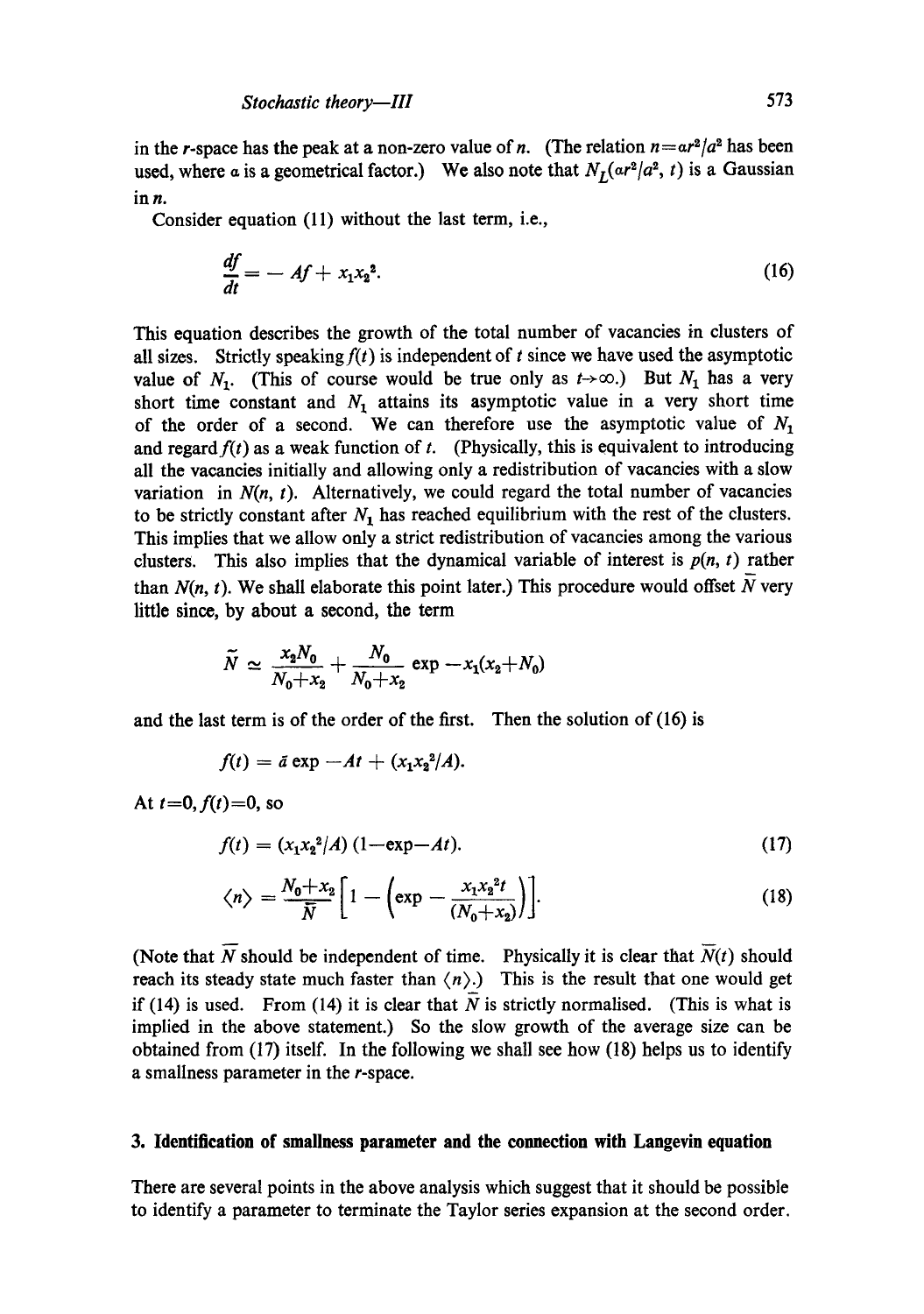This parameter may be easily identifiable in an appropriately transformed space as is the case in our problem. The clue that there is such a parameter is at least three-fold. First, the parent equations for deriving the continuum model were modelled as a Markoffian process. Secondly, the leading form of the solution of (12) is Gaussian in  *suggests that it may be possible case that leading contribution into a Markoffian* form, although (12) may not describe a Markoffian situation (due to the continuum approximation we have made). In this connection it may be important to observe few points. An equation of the type (12) is to be regarded as an equation for the distribution function, not necessarily a Fokker-Planck equation. In the present situation this statement is more relevant for yet another reason namely  $N(n, t)$  is not a probability distribution. However, in the approximation we use namely using the asymptotic value of  $N_1$  soon after the initial nucleation period, i.e., when  $N_1$  has *almost* reached its asymptotic value,  $\overline{N}$  is regarded as strictly constant. The above restriction concerning  $N(n, t)$  is therefore not physically relevant. These points suggest a strong possibility of writing a Langevin equation for the random variable  $r$ . Consider an equation for  $r$ 

$$
\frac{dr}{dt}=-\frac{A}{2}r+\overline{\zeta}(t),
$$

where  $\overline{\zeta}(t)$  is the noise term which can arise due to several reasons. Indeed, the diffusive motion of vacancies, which is the main cause for the growth of clusters, is random. There can be other sources like the presence of the motion of dislocations (which are always present in the system), etc. With the usual assumptions about  $\zeta(t)$ being a stationary, Gaussian white noise and with the initial condition  $\langle r \rangle = 0$  at  $t = 0$ , we have (see Wang and Uhlenbeck 1945)

$$
\langle r^2 \rangle = \exp(-At) \int_0^t \int_0^t \exp\left(\frac{A}{2}(x+y)\right) \langle \bar{\zeta}(x) \bar{\zeta}(y) \rangle dx dy.
$$

 $Using$ 

$$
\langle \overline{\zeta}(x) \overline{\zeta}(y) \rangle = 2D \delta(x-y),
$$

we have  $\langle r^2 \rangle = (2D/A) [1 - (\exp - At)].$  (19)

Multiplying (19) by  $a/a^2$  and comparing with (18) we get

$$
2D = a^2 x_1 x_2^2 / a \overline{N}.
$$
 (20)

(Here  $\overline{N}$  is independent of t and is determined by comparing the solution of the Fokker-Planck equation with  $(14)$ .) Thus it is clear that the smallness parameter is a, the lattice parameter in the r-space. The associated Fokker-Planck equation in r-space is

$$
\frac{\partial N_L(r,t)}{\partial t} = \frac{A}{2} \frac{\partial}{\partial r} \left[ r N_L(r,t) \right] + \frac{a^2 x_1 x_2^2}{2a \overline{N}} \frac{\partial^2}{\partial r^2} N_L(r,t). \tag{21}
$$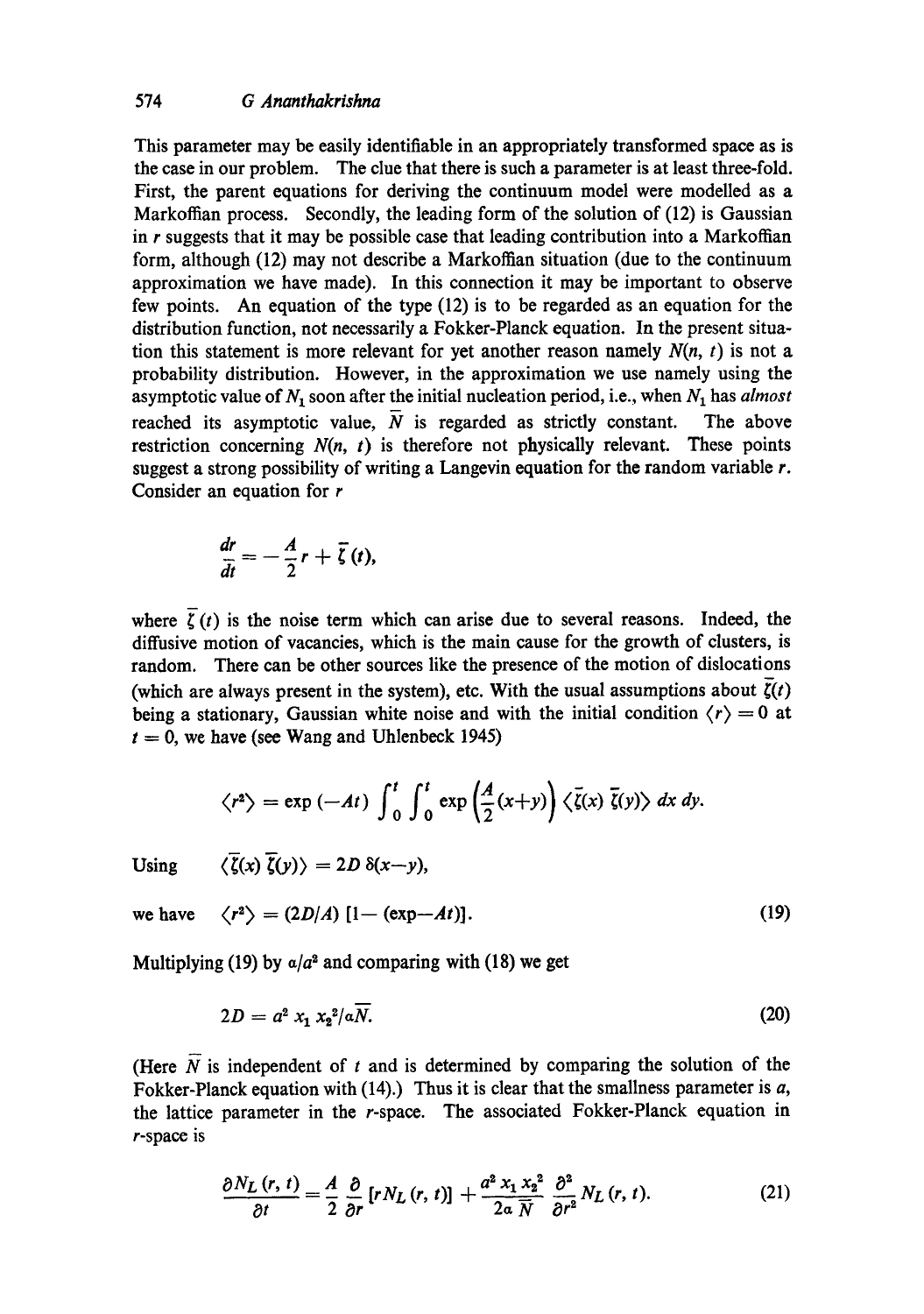It is clear from the above connection with the Langevin equation that the continuum model we have constructed based on the earlier presented discrete model has built-in internal consistency.

We shall make a few more remarks on some aspects of the model. It may be recalled that the slow growth of the clusters after an initial transient during which  $N_1$ rapidly decays increasing the concentration of  $N_n$  rapidly (during that interval) reaching a quasiequilibrium is what we have described by (12). This point has been amply brought out by showing the connection of the slow change of  $f(t)$  (after the initial transient) with the Langevin equation. It may also be recalled that we have mentioned that it is possible to regard the concentration of vacancy units in the clusters to be constant right from the period after the initial transient and allow only a strict redistribution of vacancy units. Such a description should be expected to be consistent with our earlier description where  $\overline{N}(t)$  rather than  $f(t)$  was regarded as constant (and  $f(t)$  varied slowly due to slow flux of vacancies to  $N_n$ ). Hence  $df/dt$  is strictly zero and the dynamical variable which should be of interest is obviously  $p(n, t)$ , the number of vacancy units in the cluster. In this description we regard that  $p_1$  has already attained equilibrium with  $p(n, t)$  in a short time. The value of  $p_1(\infty)$ to be used is taken from our earlier knowledge. Since this happens in a very short time, we assume that we have introduced all the vacancies into  $p(n, t)$  right at the start. The starting point is a slightly altered equation for  $p_n(t)$  in comparison with (II. 5) (or equivalently (I. 9) with (I. 17) and (I. 18)).

$$
dp_n/dt = n p_1 p_{n-1} x_1 - (n+1) p_1 p_n x_1
$$
  
+ n p\_{n+1} x\_1 x\_2 - (n-1) x\_1 x\_2 p\_n. (22)

This equation corresponds to a slightly different choice of  $\psi(n)$  and  $\bar{\psi}(n)$ . Going thiough the Taylor series expansion for  $p_{n+1}$  upto second order we get

$$
\frac{\partial p}{\partial t} = A \frac{\partial (np)}{\partial n} + B n \frac{\partial^2 p}{\partial n^2}.
$$
 (23)

Again, introducing

$$
\xi(s, t) = \int_0^\infty \exp(-sn) p(n, t) \, dn \tag{24}
$$

where the contribution  $p_1$  is not included.  $p_1 \neq p(1, t) = 0$  and the contribution from  $n=2$  is included in the same sense as in the earlier case while dealing with (2) and (12). One can easily check that *df/dt* is strictly zero if we assume

$$
\lim_{n \to 0} p(n, t) \to 0 \quad : \quad \lim_{n \to 0} n \frac{\partial p}{\partial n} \to 0, \text{ and } \lim_{n \to \infty} p(n, t) \to 0. \tag{25}
$$

These conditions are consistent<sup>\*</sup> with the conditions imposed on  $N(n, t)$  in obtaining (12). Going through steps similar to that for obtaining the solution of (12), the

<sup>\*</sup>It is important to note that we have set  $N(0, t) = 0$  for the unphysical point  $n=0$ . This requirement is common for all the cases considered.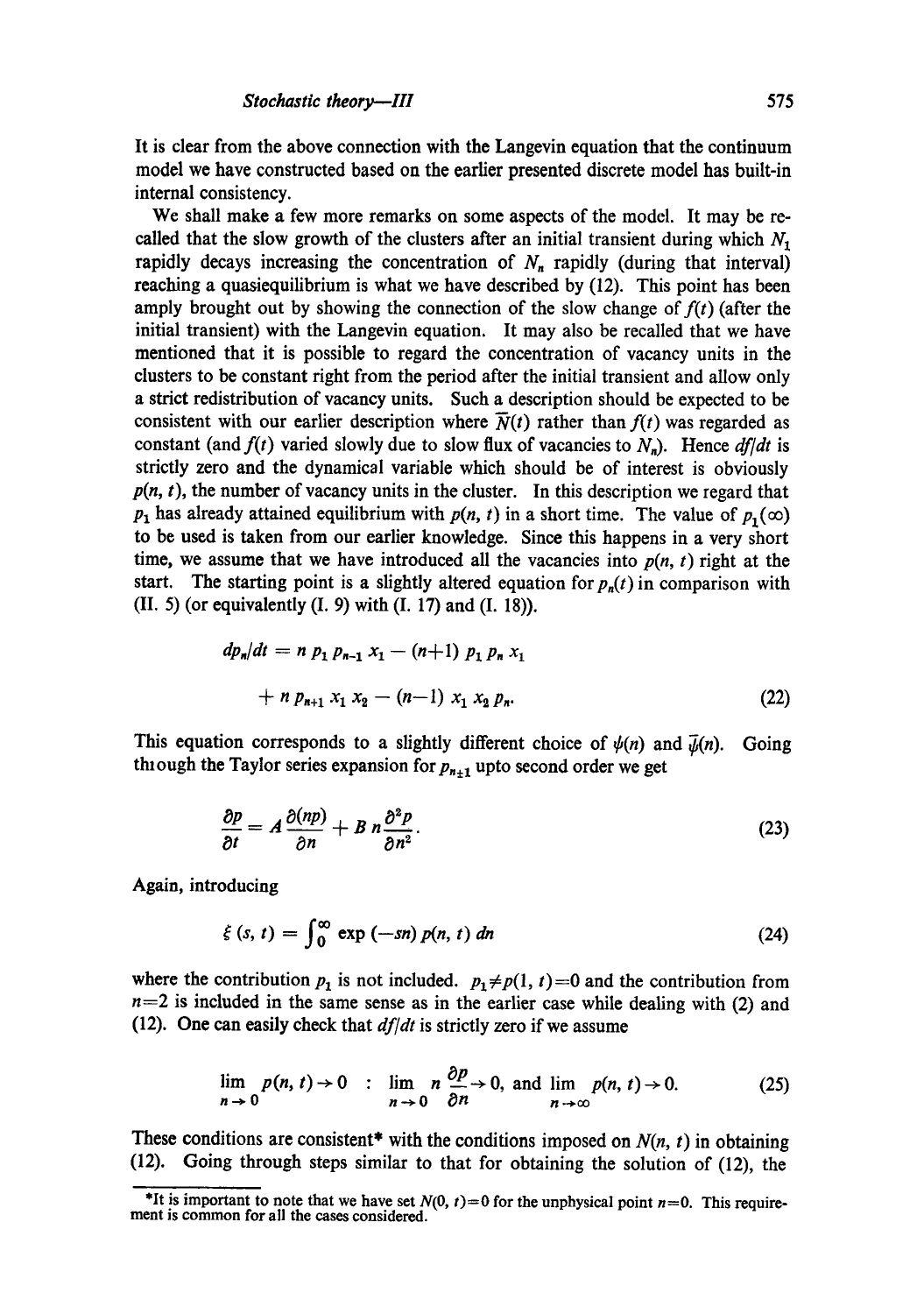solution of (23) can be obtained. The details of the method of obtaining the solution is given in Appendix B and the solution is

$$
p(n, t) = \frac{p_1(0) x_2^2 n}{(1-\phi)^2 (N_0+x_2)^2} \left[ \exp \left(-\frac{x_2 (n+\phi)}{(N_0+x_2) (1-\phi)}\right) \right]
$$
  
 
$$
\times \frac{I_1 \left(\sqrt{n\phi} \frac{x_2}{(N_0+x_2) (1-\phi)}\right)}{\sqrt{n\phi} \frac{x_2}{(N_0+x_2) (1-\phi)}}.
$$
 (26)

Clearly the leading behaviour of  $p(n, t)/n$  is exactly the same as  $N(n, t)$  that we have obtained earlier except for the additional time-dependent factor of  $1/(1-\phi)$ . Thus we have shown that we could either regard the total number of vacancies to be constant (from the time when  $N_1$  has reached equilibrium with the clusters) or regard  $\overline{N}$ to be constant (which implies  $f(t)$  varies slowly). Both these approaches give the same result as far as  $\langle n \rangle$  is concerned as we have shown in paper IV (Ananthakrishna 1979c). In both cases  $N_1$  has been taken to be already in equilibrium with the rest of the clusters.

#### **4. Summary and conclusions**

The basic problem that we have pursued in this paper is to build a continuum model for the problem of clustering, more specifically the problem of the growth of clusters after nucleation. To do this we have strongly made use of the discrete model that we proposed in paper I and relied using some properties of its solution obtained in paper II. The feature that is useful in the parent model is that the equation for the growth of dusters could be decoupled from the equation for the decay of the concentration of single vacancy units and thus leading to closed form solution for  $(N_1(t))$ . The decoupling can be achieved by regarding  $x<sub>2</sub>$  to be independent of n. Although this at the first sight appears as a gross simplification is actually exploited since  $x<sub>2</sub>$ is directly related to  $\langle n \rangle$ . Thus a quantity which was initially a function of *n*, in the final analysis should be regarded as a function of average  $n$ . However, this approximation probably leads to a singular distribution and the non-evolution of the peak in the r space. To overcome these two problems, we have resorted to building a continuum model retaining the good features of the parent model. A simple truncation of the Taylor series expansion leads to a partial differential equation for the growth of clusters. Here it is assumed that  $N_1(\infty)$  obtained from earlier work can be used. Alternatively it is sufficient to assume that  $N_1$  approaches its steady state value very fast. The amount of vacancies in clusters of all sizes can be estimated as equal to the total number of quenched-in vacancies minus their number in the steady state. This can always be found in general, either by knowing average size and density or is approximated as equal to the number of quenched-in vacancies. The solution of this equation is reasonably consistent with the solution of the parent model. To overcome the two difficulties, we note that the total number of vacancies is not conserved for this equation derived if we impose a nice behaviour for the distribution function for small value of  $n$ . This leads us to consider a slightly altered differential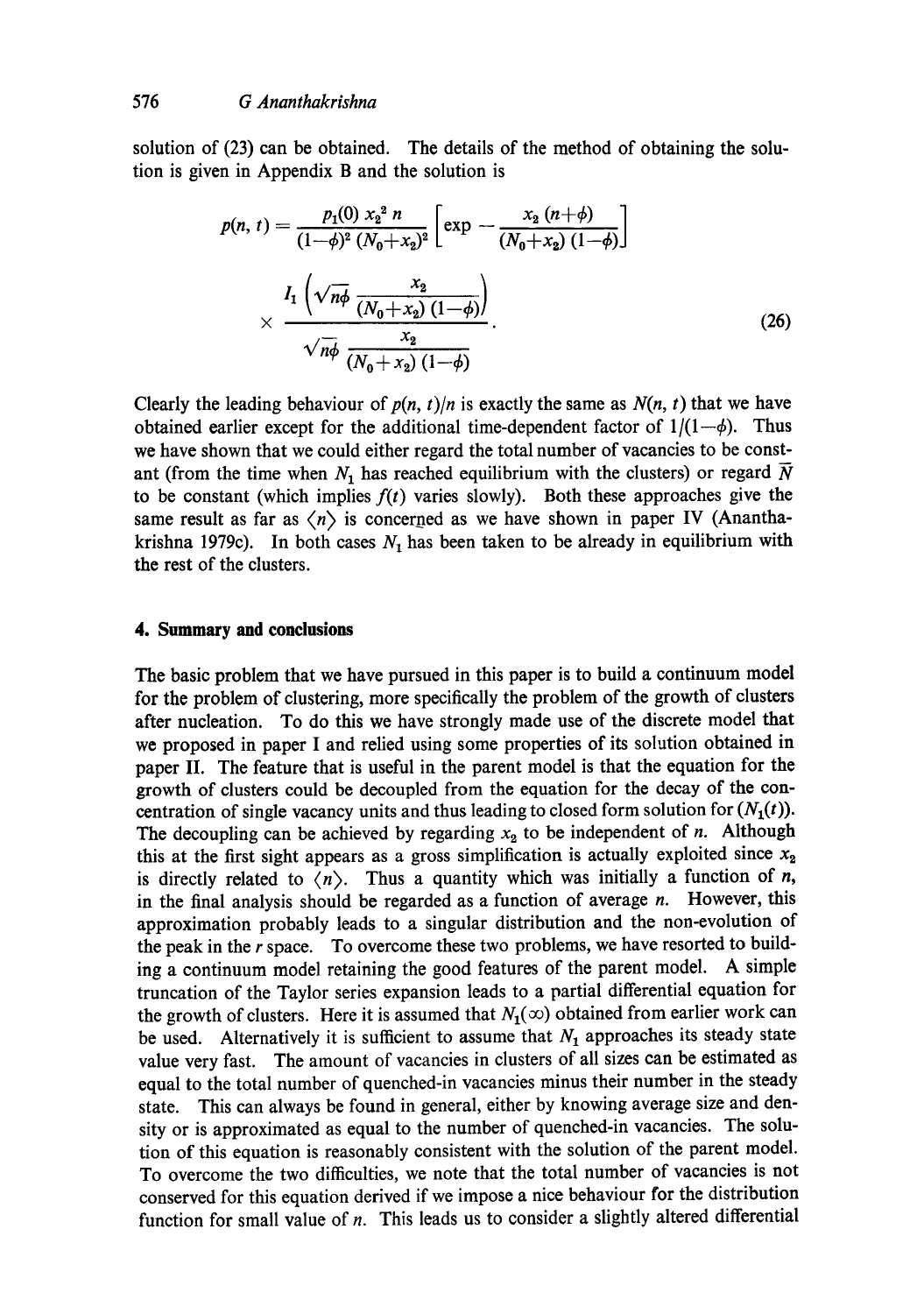equation. The solution of this revised differential equation has the nice behaviour for small  $r$  as well (which is the space used for experiments). Thus the peaked nature of the parent is removed. The leading behaviour of this distribution is a Gaussian in and is shown to be related to writing an appropriate Langevin equation for r. This also helps identify the smallness parameter. The description of the growth process via the differential equation for  $N(n, t)$  involves keeping  $\overline{N}$  constant from the start of the growth process. The decoupling of the equation for the growth is done at the time when the second term in  $N_1(t)$  is of the same order as the first. It is the contribution from the second term in  $N_1$  ofter the decoupling that supplies the slow influx of vacancies which contributes to the slow variation of  $f(t)$ . This slow change of  $f(t)$ is essential in this description which implies that  $\langle n \rangle$  changes slowly. The slow influx of vacancies which we have taken to be entirely contributing to  $\langle n \rangle$  and not N, is such that it would affect the magnitude of  $\overline{N}$  very little even if we allow the influx of vacancies to affect  $\overline{N}$  over the entire interval of time. These points imply that only a quasiequilibrium has been assumed to be prevailing between  $N_1(t)$  and  $N(n, t)$ . Only as  $t\rightarrow\infty$ , a strict equilibrium is attained. It should be noted that we have used  $N(0, t) = 0$  for the unphysical point  $n=0$  in order to obtain the solution for (12). In addition we have required a physically reasonable behaviour for  $N(n, t)$  for small n. It is this that leads to (12). *Thus as for the continuum model we should regard*  (II. 3) for the single vacancy units along with (12) for the growth of the clusters to be the *starting point.* It should be noted that these two equations are consistent for all times, i.e., one can start with these equations and proceed to get the solution for  $f(t)$ and hence  $N_1(t)$ . One can then use the asymptotic value of  $N_1$  in (12) and obtain a solution of  $N(n, t)$ . The only point that should be borne in mind is that while integrating (12) after multiplying by *n* to get an equation for  $f(t)$ , we should write down the contribution to the term  $N_1^2$  from  $N(2, t)$ , as we did while constructing (12). The alternate picture is to regard  $p(n, t)$  to be dynamical variable rather than  $N(n, t)$ . In this picture  $f(t)$  is strictly zero from the start of the growth process, i.e., after  $N_1$ has attained its asymptotic value, which we assume has been attained in a very short time. Only a strict redistribution is allowed. Both these approaches give the same time development for  $\langle n \rangle$  as we have shown in the paper IV. However, the time development of the distribution function for the cluster sizes is different. It is this factor which can be used to distinguish the two methods and identify the suitablity of the method for a particular situation. The actual physical situation is probably somewhere between the two approaches. Only an experimental situation can decide which approach is suitable. Thus starting out from the discrete constant binding energy model (which we cannot expect to give correct representation of the single vacancy concentration, the nucleation barrier and hence the nucleation time; in other words the short time behaviour, but is intended to give just sufficient information for us to solve the problem of growth) we have made use of the results on the decay of  $N_1$  namely short time constant and the asymptotic value, in solving the equation for *N(n, t).* The equation for the growth itself has been evolved in such a way that it is consistent with equation for  $N_1$  and is based on the discrete model. We have evolved two possible ways of solving the growth problem, one via keeping  $N(t)$  constant and another keeping  $f(t)$  constant. It is expected that these two methods approximate different physical situations. In the next paper (paper IV) we shall apply this model for the case of formation of stacking fault tetrahedra and faulted vacancy loops.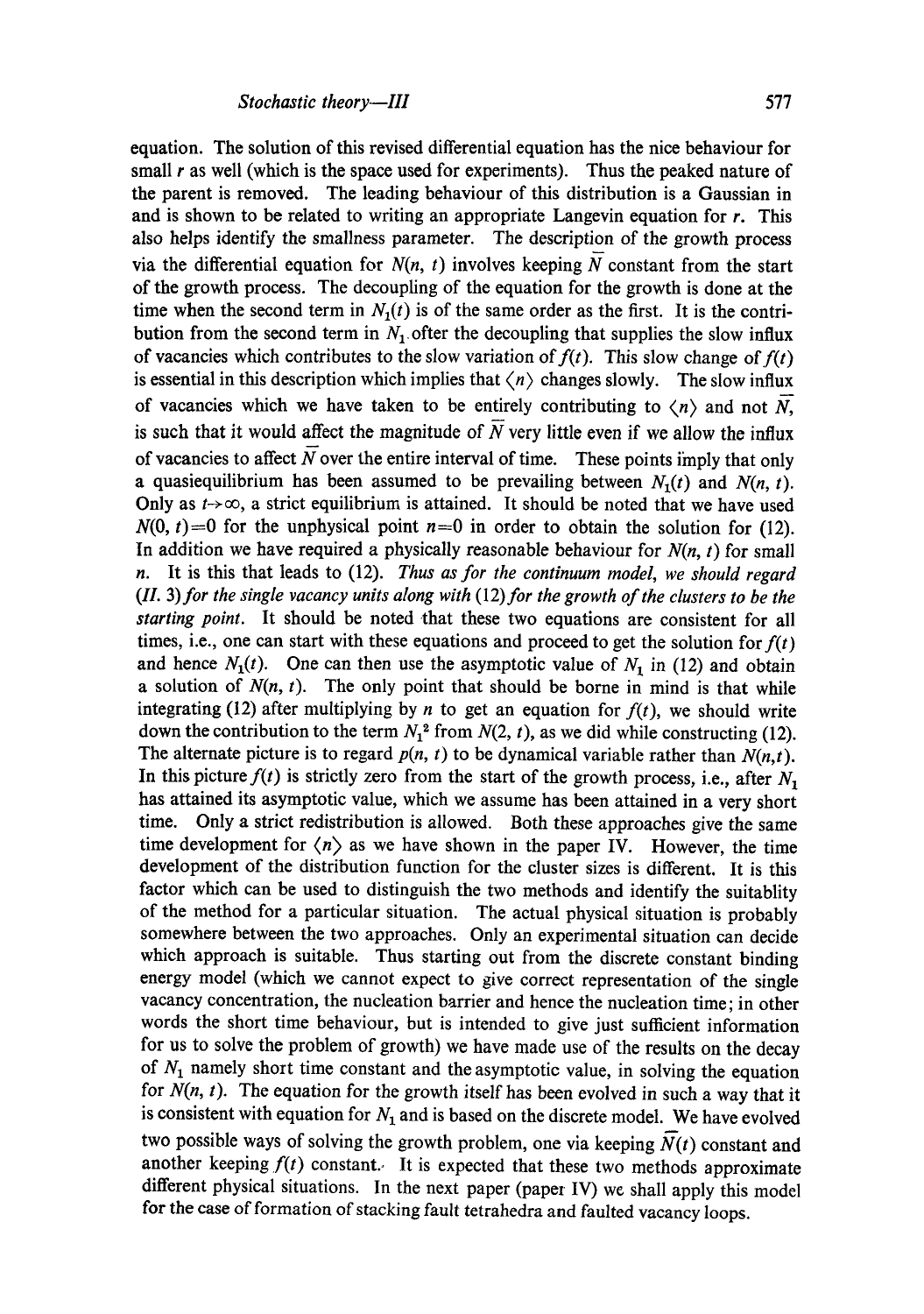#### **Acknowledgement**

The author is thankful to Drs D Sahoo and V Balakrishnan for many helpful discussions.

# **Appendix A**

Consider equation (6). The subsidiary system of equation we have to solve are

$$
\frac{dt}{1} = \frac{ds}{s(A+Bs)} = \frac{dx}{-sAx}.
$$

The characteristic solutions are

$$
\frac{s}{s+\frac{A}{B}}\exp -At = C_1 = \frac{s}{s+\frac{A}{B}}\phi (t), \qquad (A.1)
$$

and

$$
\left(s+\frac{A}{B}\right)^{A/B}\chi=b_1.
$$
 (A.2)

Eliminating  $C_1$  and  $b_1$  from the above two equations we get

$$
\chi(s,\,t)=\left(s+\frac{A}{B}\right)^{-A/B}\,\mathscr{F}\left[\frac{s}{s+\frac{A}{B}}\phi\left(t\right)\right],\tag{A.3}
$$

where  $\mathcal{F}(y)$  is an arbitrary function of its arguments to be determined from the initial conditions. The initial condition is dictated by the fact that at  $t = 0$  all the vacancies are in the form of single vacancy units, which implies

$$
\lim_{t\to 0} N(n, t) \to \delta (n-1).
$$

Therefore,

$$
\lim_{t\to 0} \xi(s, t) \to \exp -s,
$$

and 
$$
\mathscr{F}\left(\frac{s}{s+\frac{A}{B}}\right) = \left(s+\frac{A}{B}\right)^{A/B} \exp(-s).
$$
 (A.4)

Then 
$$
\mathcal{F}\left(\frac{s}{s+\frac{A}{B}}\right) = \left[\exp\left\{-\frac{A}{B}\frac{s\phi}{\left(s+\frac{A}{B}-s\phi\right)}\right\}\right] \left[\frac{A}{B}\frac{(s+A/B)}{\left(s+\frac{A}{B}-s\phi\right)}\right]^{A/B},\tag{A.5}
$$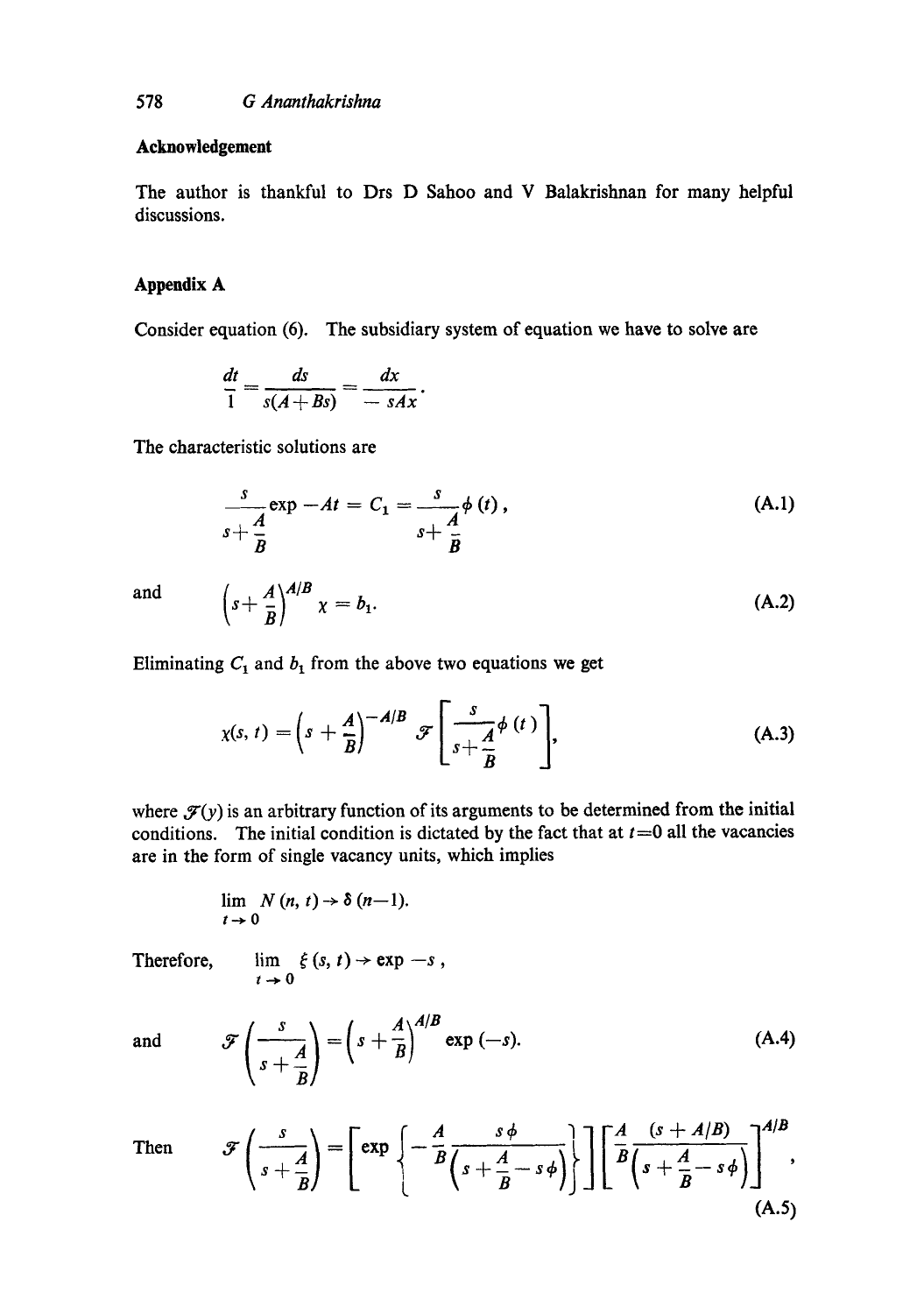Using  $(A.5)$  in  $(A.3)$  we get

$$
\chi\left(s,\,t\right)=\left\{\frac{A}{B}\frac{1}{\left[s\left(1-\phi\right)+\frac{A}{B}\right]}\right\}^{A/B}\exp\left\{-\frac{A}{B}\frac{s\,\phi}{\left[s\left(1-\phi\right)+\frac{A}{B}\right]}\right\}\,\,\,\text{(A.6)}
$$

which is the solution of equation (6). The inversion of this equation is very similar to the inversion of the solution of equation (12) in the transformed space. The details have been given in Appendix 1 of the next paper (paper IV, Ananthakrishna 1979c).

#### **Appendix B**

In this Appendix we shall outline the method of obtaining the solution of the equation for  $p(n, t)$  described by (23). Using (24) and (25) in (23) we get a differential equation for

$$
\frac{\partial \xi\left(s,\,t\right)}{\partial t} = -\,As\frac{\partial \xi}{\partial s} - s^2B\frac{\partial \xi}{\partial s} - 2B\,s\,\,\xi. \tag{B.1}
$$

The subsidiary system of equation to be solved are

$$
\frac{dt}{1} = \frac{ds}{s\left(A+B\right)s} = -\frac{d\xi}{2Bs\xi}.
$$
\n(B.2)

The characteristic solutions are

$$
\xi \left(\frac{A}{B} + s\right)^2 = C_1. \tag{B.3}
$$

and 
$$
\frac{s}{\left\{s+\frac{A}{B}\right\}} \exp - At = \frac{s}{\left[s+\frac{A}{B}\right]} \phi(t) = C_2.
$$
 (B.4)

Eliminating  $C_1$  and  $C_2$  from (B.3) and (B.4) we have

 $\overline{a}$ 

$$
\xi(s, t) = \left(s + \frac{A}{B}\right)^{-2} \psi \left[\frac{s\phi}{s + A/B}\right],
$$
\n(B.5)

where  $\psi(y)$  is an arbitrary function of its arguments to be determined from the initial condition on  $\xi$ . The initial condition in this problem dictates that as  $t \to 0$ ,  $p(n, t) \to$  $p_1(0)$   $\delta(n-1)$ . Using this we have

$$
\lim_{t \to 0} \xi(s, t) \to p_1(0) \exp -s. \tag{B.6}
$$